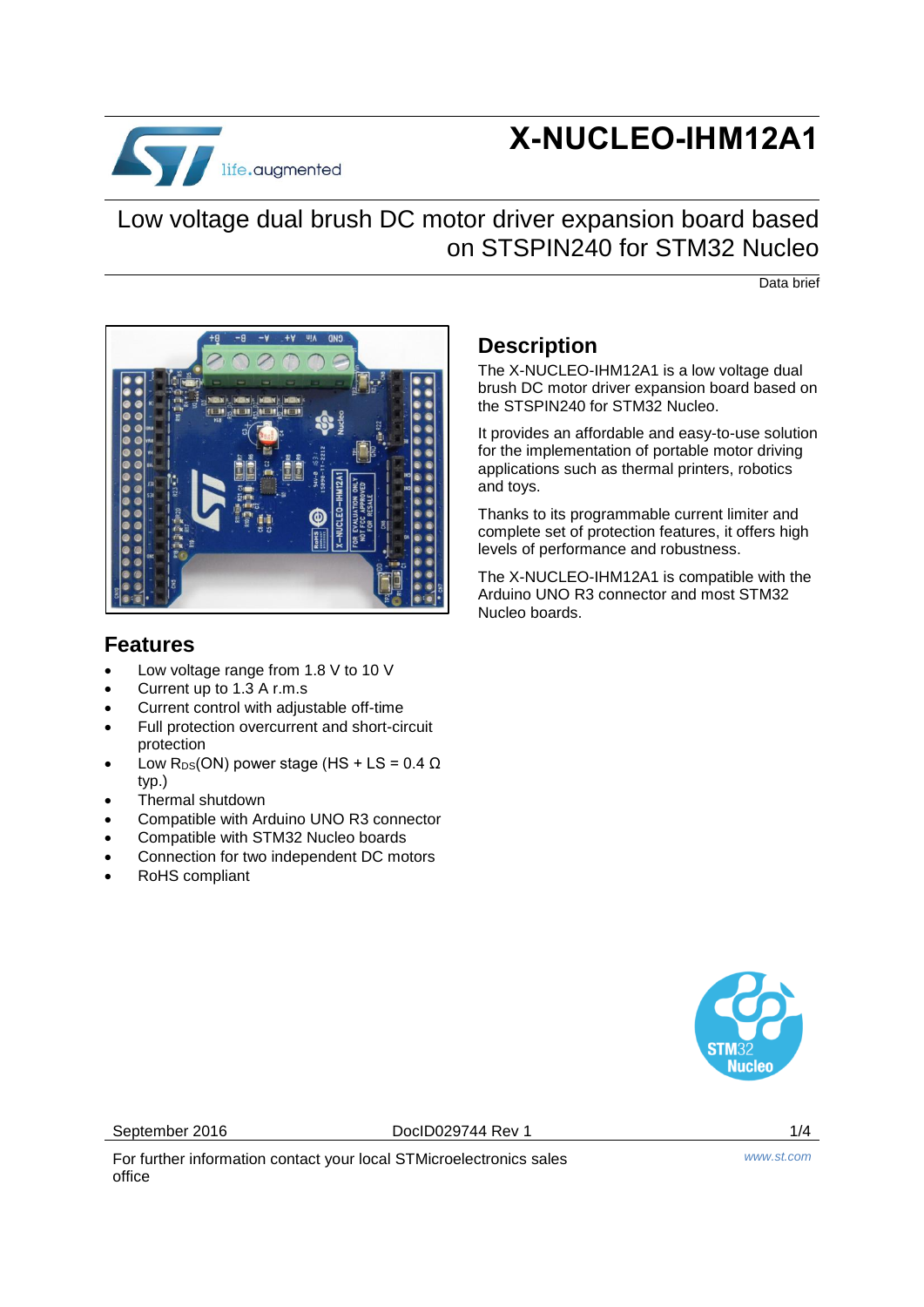# **1 Schematic diagram**



**Figure 1: X-NUCLEO-IHM12A1 circuit schematic**

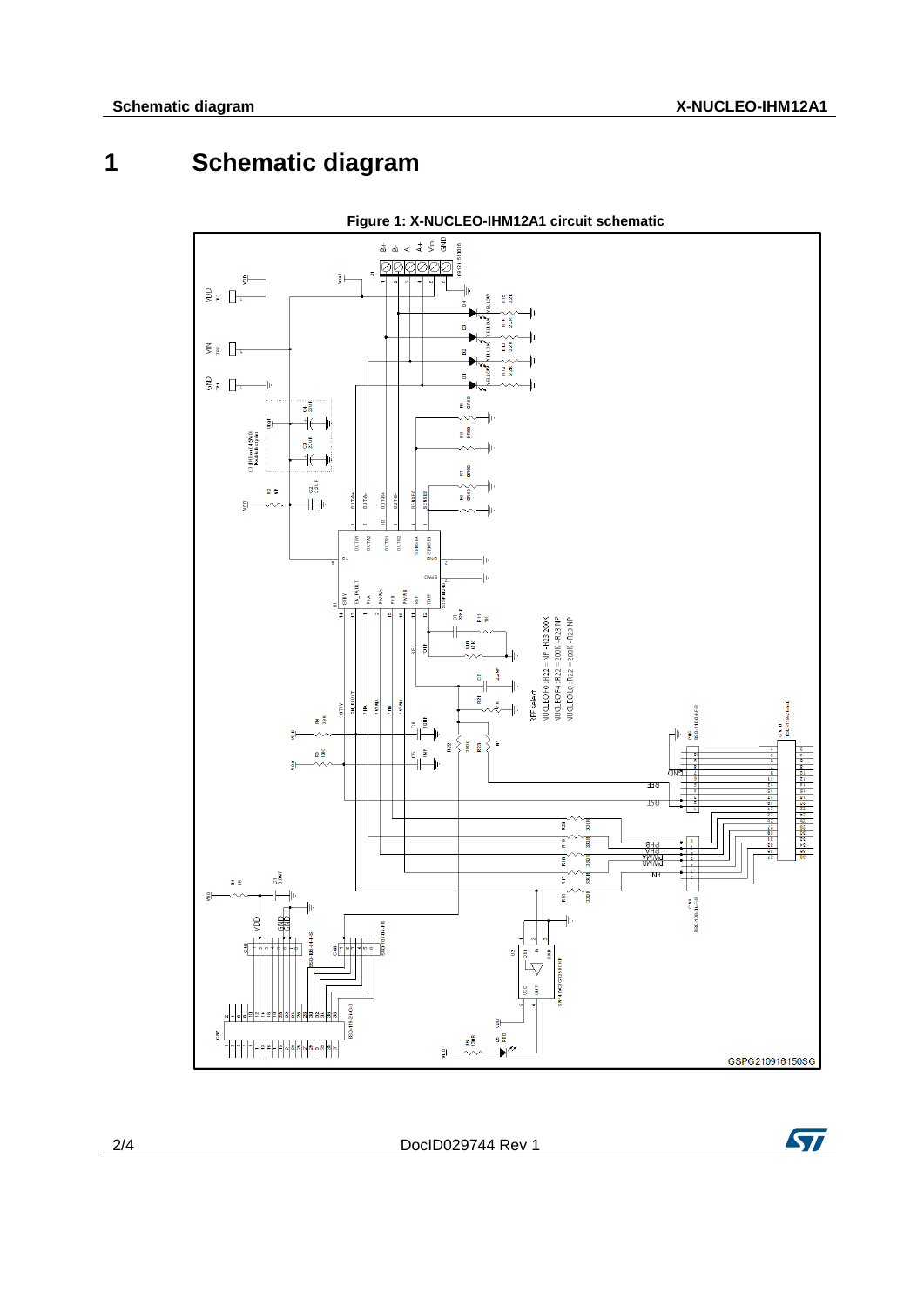# **2 Revision history**

**Table 1: Document revision history**

| <b>Date</b> | Version | <b>Changes</b>   |
|-------------|---------|------------------|
| 27-Sep-2016 |         | Initial release. |